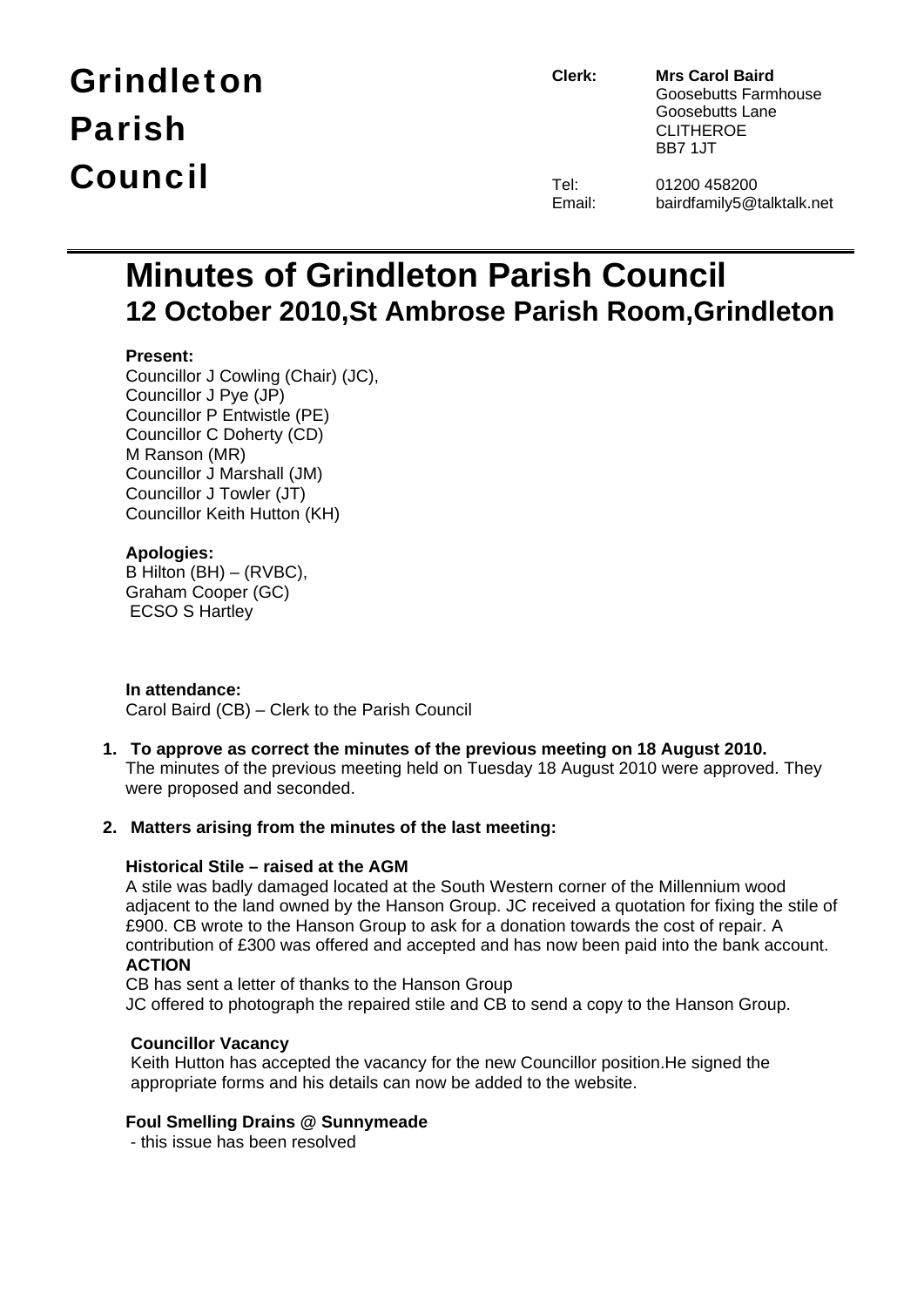| <b>Grindleton</b> | Clerk:         | <b>Mrs Carol Baird</b><br>Goosebutts Farmhouse         |
|-------------------|----------------|--------------------------------------------------------|
| <b>Parish</b>     |                | Goosebutts Lane<br><b>CLITHEROE</b><br><b>BB7 1.JT</b> |
| <b>Council</b>    | Tel:<br>Email: | 01200 458200<br>bairdfamily5@talktalk.net              |

#### **Historic Signposts**

There is a proposal to have a historic signpost in the middle of the village by the Cherry Trees. The design of the post is a circle on top of the signpost with three fingers signposting off. Three fingers would come off the post. It was proposed that there should be the wording 'Grindleton' on the top of the post rather than 'West Riding of Yorkshire' as was originally suggested. There was a discussion re possible grants as LCC may contribute £700-£800.

#### **ACTIONS TAKEN:**

CB called Martin Charlesworth to confirm the LCC contribution. CB discussed further with Mike Otter and a confirmation of a £425 grant has just been received.

#### **Street Signs**

Peter Entwistle had a meeting with Nigel Corrigan – there is enough money to pay for £750 worth of signs (approx ten signs) similar to those on Harrison Terrace. The decision was made to go for the more expensive cast iron ones. Cast iron letters are £9.50 each. Replacements can be done on a rolling programme. A list of street names was discussed. Match funding is needed from RVBC. MR raised the issue of the Gazatteer at RVBC who is currently investigating street names and numbers.

#### **ACTION**

The following street signs were agreed in the following priority order.

Main Street, Sawley Road, Grindleton Brow followed by the Terraces - order to be decided. It was agreed the Council will match fund the RVBC contribution of £750.

#### **3. Planning Applications:**

Since the last meeting the following applications have been dealt with.

Bowland High School – no objection to all weather pitch

Bank House Sawley – to renew planning consent

Main Street – three affordable houses – the Council objected to this application.

Methodist Church planning - refused

Applications discussed at this meeting: - no applications have been made recently.

**ACTION** – The Clerk will update future meetings on the progress of current planning applications; whether they have been accepted /rejected by GPC and/or RVBC and their current status.

#### **4. Matters Arising at this meeting:**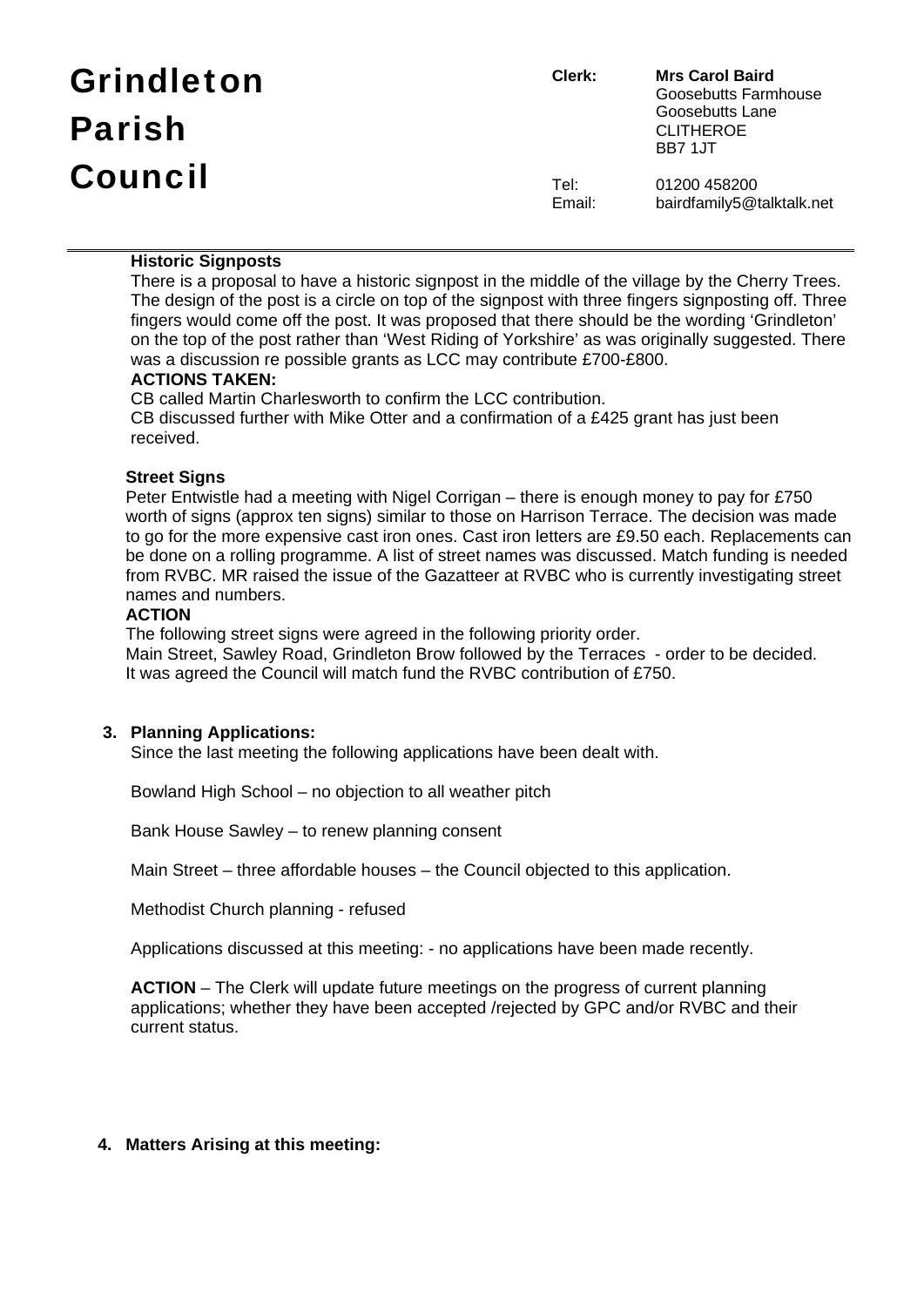# Grindleton Parish Council

**Clerk: Mrs Carol Baird** Goosebutts Farmhouse Goosebutts Lane CLITHEROE BB7 1JT

Tel: 01200 458200 Email: bairdfamily5@talktalk.net

**Core Strategy Meeting** – JM gave the meeting an update on the Core Strategy meeting attended last week. There were three options available and JM outlined each one. MR added the fourth option of a.n.other strategy, and outlined the process after the core strategy public consultation has ended.

#### **ACTION**

JM and JC to write a letter before 20 October deadline containing the following views:

- If the traffic through the village has to be increased then the main access route through the village has to be improved. This would be off Main Street.
- The infrastructure would also have to be improved to take account of any increase in population.
- Other views tbc. Copy of letter available at the next meeting from JC/JM.

#### **5. Financial Matters**

#### **Income:**

The Precept for £7500 has been paid into the Bank Account. The donation from Hansons Cement re the broken stile £350 has been accepted.

#### **Expenditure:**

| __________<br>The following items were paid: |        |
|----------------------------------------------|--------|
| <b>BDO Audit fee</b>                         | 141.00 |
| United Utilities – water - monthly           | 7.20   |

#### **Clerk update on current financial issues :**

VAT – the Councillors were updated as to the current situation. The VAT is being completed and refunds are to be applied for. CB raised the issue re the lack of invoice for the stone table from Waddington Fell Quarry.

#### **6. Reports from outside committees: -**

#### **Recreation Ground**

The bonfire night will take place on the ground. The changing rooms are hoping to be re-newed. JC is leading a boundary walk to raise money for the village hall.

#### **Allotments**

No problems to report.

#### **Grindleton Consolidated charities**

Connection to electricity will be happening shortly. £15,000 per house is being given by RVBC. Completion dates are imminent.

#### **Local Association of Local Councils**

PE updated the meeting on a new website re consulting villagers. Information to be passed to Graham so that there can be a link from the GPC website. **ACTION** – PE to update GC